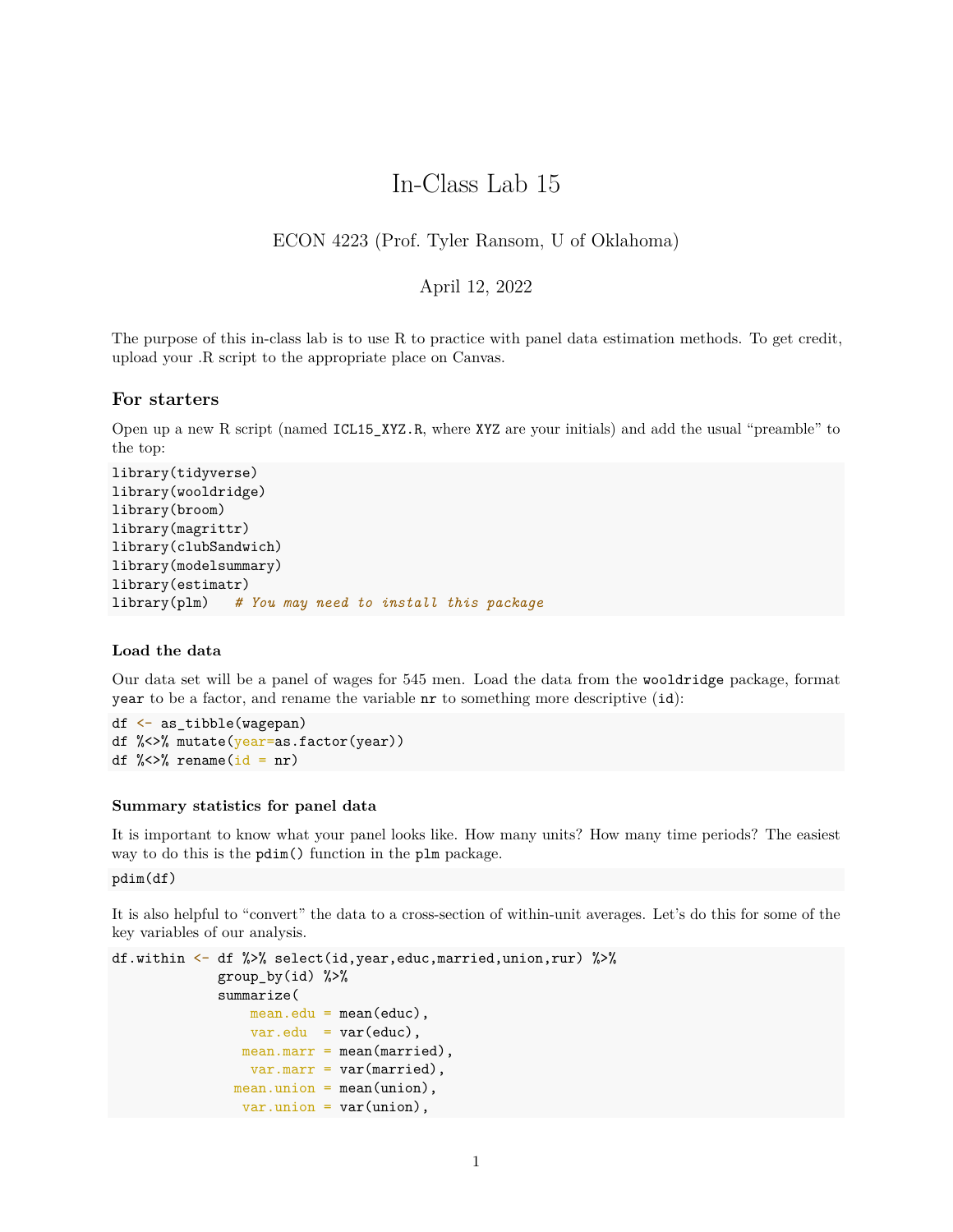$mean.run1 = mean(rur),$  $var.run1 = var(rur)$ )

- df.within %>% datasummary\_skim()
	- 1. Is there any within-person variance in the educ variable? What about married, union, and rural?
	- 2. What does it mean for the married, union, or rural variables to have a positive within-person variance?
	- 3. Why is it important to know if a variable has positive within-person variance?

## **Pooled OLS, Random Effects, and Fixed Effects Models**

Now estimate the following model using various options of the plm() function:

$$
log(wage_{it}) = \beta_0 + \beta_1 educ_i + \beta_2 black_i + \beta_3 hisp_i + \beta_4 exper_{it} + \beta_5 exper_{it}^2 + \beta_6 married_{it} + \beta_7 union_{it} + \beta_8 run_{it} + \sum_t \beta_{9,t} year_{it} + a_i + u_{it}
$$

#### **Pooled OLS**

The pooled OLS model can be run from the lm\_robust() function as follows.

est.pols <- lm\_robust(lwage ~ educ + black + hisp + exper + I(experˆ2) + married + union + rur + year,  $data = df$ ,  $clusters = id$ 

4. Interpret the coefficient on  $\beta_7$  in the pooled OLS model

# **Random effects**

RE uses the plm() function as follows.

```
est.re <- plm(lwage ~ educ + black + hisp + exper + I(experˆ2) + married + union + rur + year,
              data = df, index = c("id", "year"), model = "random")
```
5. What is the estimate of *θ* in the RE model? (Hint: check est.re\$ercomp\$theta) What does this tell you about what you expect the random effects estimates to be relative to the fixed effects estimates?

#### **Fixed effects**

FE also come from the lm\_robust() function:

```
est.fe \leq lm_robust(lwage \sim I(exper^2) + married + union + rur + year,
              data = df, fixed_{effects} = -id)
```
6. Explain why we cannot estimate coefficients on educ, black, hisp, or exper in the fixed effects model. (Note: the reason for not being able to estimate exper is more nuanced)

#### **Clustered standard errors**

As discussed in class, the most appropriate standard errors account for within-person serial correlation and are robust to heteroskedasticity. We already used these for pooled OLS and fixed effects, but not for random effects.

```
clust.re <- coef_test(est.re, vcov = "CR1", cluster = "individual")
clust.re.SE <- clust.re$SE
names(clust.re.SE) <- names(est.re$coefficients)
```